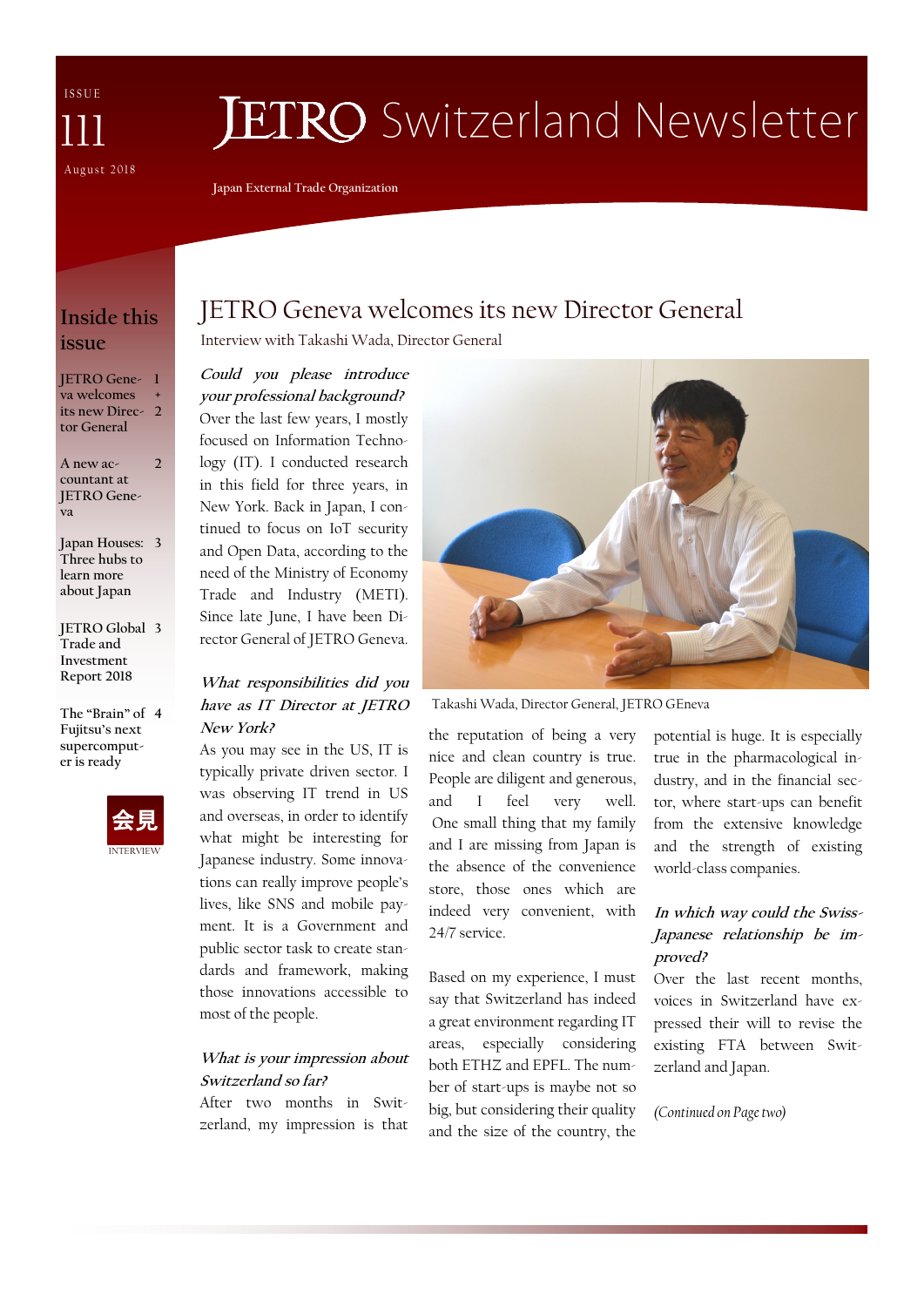### JETRO Geneva welcomes its new Director General

Interview with Takashi Wada, Director General

*(continued from page one)* 

This agreement enters into force in 2009 and was the first FTA concluded by Japan with a non-Asian country. Today, especially considering the recent conclusion of the FTA between Japan and the EU, it might be interesting for both sides to look, and see whether a revision is appropriate.

Because JSFTEPA's pioneer efforts for liberalizing bilateral trade and mutual foreign direct investments having already reached high levels, Switzerland and Japan should seek a partnership for creating new values rather than trying to revamp existing framework.

Both countries have strengths and weaknesses in common. The level of education of people is very high. Both countries are excellent for manufacturing with precision and

Makiko Takehara Benardis recently joined JETRO Geneva, succeeding Masako Brichaux who retired at the end of June. She has previous experience working in financial institutions, people value high quality products. On the other side, environmental issues and ageing society with conservative way of thinking are challenges for both Japan and Switzerland. It would be great if we could share experiences about how we used our strengths, in order to address the issues we are facing.

Last, but not least, Japan and Switzerland are both trying to support start-ups and stimulate entrepreneurship. Such companies are driving forces to create innovation and answer todays and tomorrows challenges.

#### **What are your missions for JE-TRO Geneva?**

JETRO Geneva should support companies to address those challenges I mentioned above. New technologies are especially promising from this point of view, and this is why we keep an eye on promising start-ups.

JETRO contributes to create bridges between Switzerland and Japan, and assist for interchanges between industries of both countries. Over the years, JETRO helped several Swiss companies to expand their businesses to Japan, and assisted Japanese companies interested in doing business in Switzerland. I would be happy if we could increase the visibility of Japanese start-ups in Switzerland.

#### **What are your personal hobbies?**

I like tennis, skiing, golfing and cycling. Switzerland is a beautiful country to visit by bike, but I was too busy until now for cycling. Once my family and I are settled, I will have more time for hobbies.



ACTIVITY

### A new accountant at JETRO Geneva

auditing firm, an automobile company and government. In her new role she is mainly responsible for accounting and administration. She says, "I will do my best to support the team and JETRO's activities to promote and strengthen the economic development between Switzerland and Japan.

INTERVIEW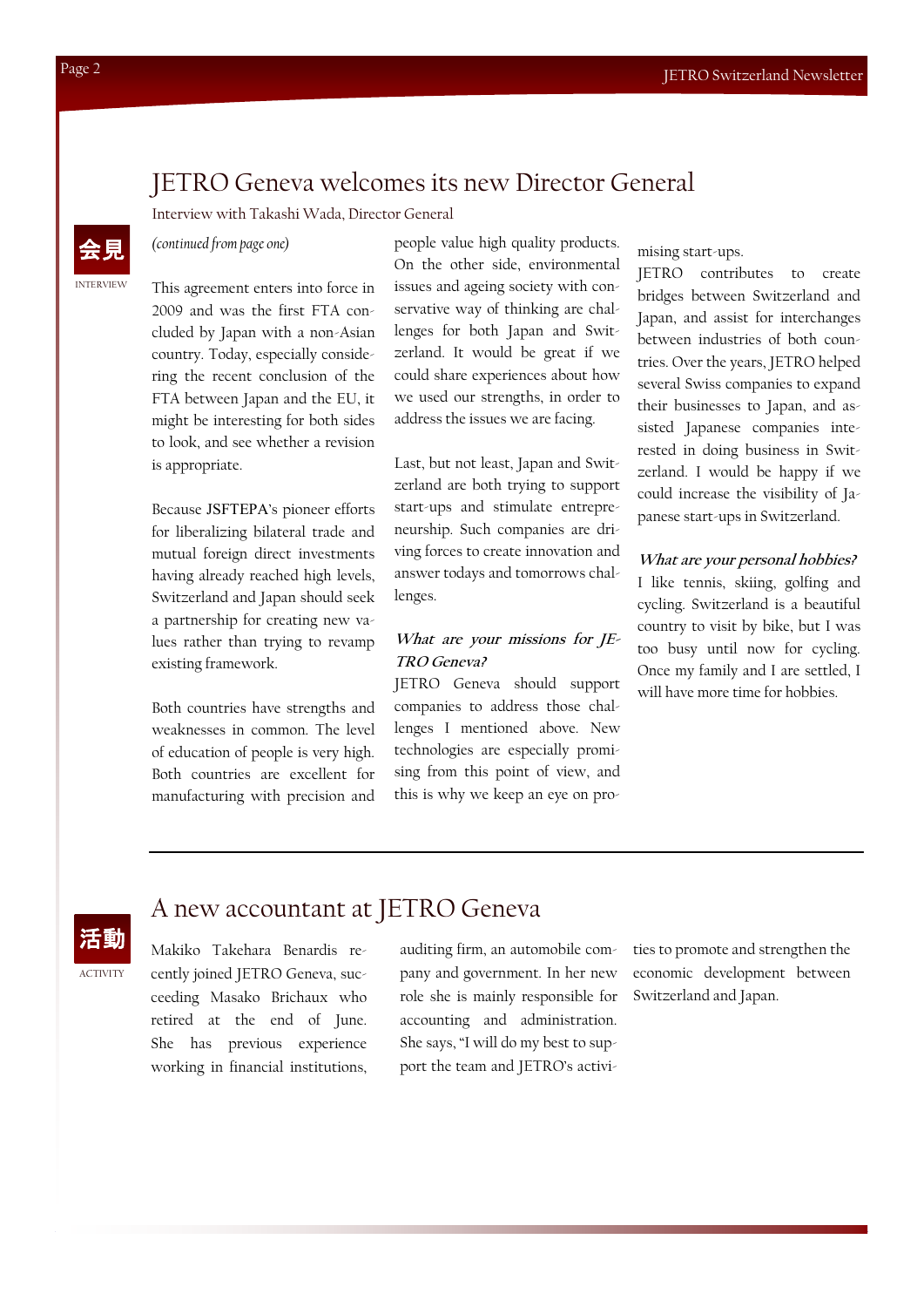# Japan Houses: Three hubs to learn more about Japan

The Japanese Ministry of Foreign Affairs supports the Japan House project which aims to create hubs overseas, in order to showcase and communicate Japan with the international community with an "All-Japan" approach .

These hubs provide not only exhibition spaces, and/or multipurpose spaces, but also cafes, restaurants and retail spaces, and other "onestop services" where people can access various information on Japan. Also, with an emphasis on professionally curated and locally tailored programming, in collaboration with Japan's local areas and experts from each disciplinary, the Japan House is creating a platform that delivers "Japan that the international community wants to know".

Currently, there are three Japan

Houses in Sao Paulo, London and Los Angeles. Los Angeles's opening will take place at the end of this month.

[Japan House London](https://www.japanhouselondon.uk/?gclid=CjwKCAjwtvnbBRA5EiwAcRvnptdVg_6Wbv9GAnNdO0ElK0VVH-49_4ylx1a2Hw6YxbFCzeVznu7-txoCfsoQAvD_BwE)



LONDON **LOS ANGELES** SAO PAULO

The three Japan Houses. The exhibition "[Biology of Metal](https://www.japanhouselondon.uk/whats-on/biology-of-metal-craftsmanship-in-tsubame-sanjo/)" will take place in London for two months

### JETRO Global Trade and Investment Report 2018

JETRO's Overseas Research Department has just published its annual report on trade and investment. Here are some of the highlights of the report:

Regarding global trade, it is the first time in three years that we can observe a growth. Trade in goods increased by 10.5% to \$17.3 trillion (nominal export value).

Japan clearly enjoyed the global positive trend with both increasing exports (\$697.2 billion, +8.2%) and imports (\$671 billion, +10.5%) compared to 2016.

This remarkable growth trend resulted in increasing the trade surplus (\$26.3 billion) for the second consecutive year.

Exports of semiconductor manufacturing equipment were especial-

ly strong, and contributed to Japanese exports in a significant way. Regarding World trade policies, the authors of the report pointed out that two major Free Trade Agreements (FTA) that will have significant economic impact, the EU-Japan FTA and the Transpacific 11 FTA, are coming into effect. According to JETRO's estimations, Japan pays annual tariffs worth \$2.6 billion in exports to the Euro-

#### pean Union.

The report also highlights the growing importance of digitalization. "Digital-related trade in goods" accounted for 17% of world's total trade. With the increasing importance of digital economy we can also observe an increase of digital trade policy that differs in each country. Full report available [here](https://www.jetro.go.jp/ext_images/en/news/releases/2018/77fd93c565ffb27a/overview.pdf)

SITUATION 動向



Trends in world trade (export basis)

Source: Respective national statistics and WTO data